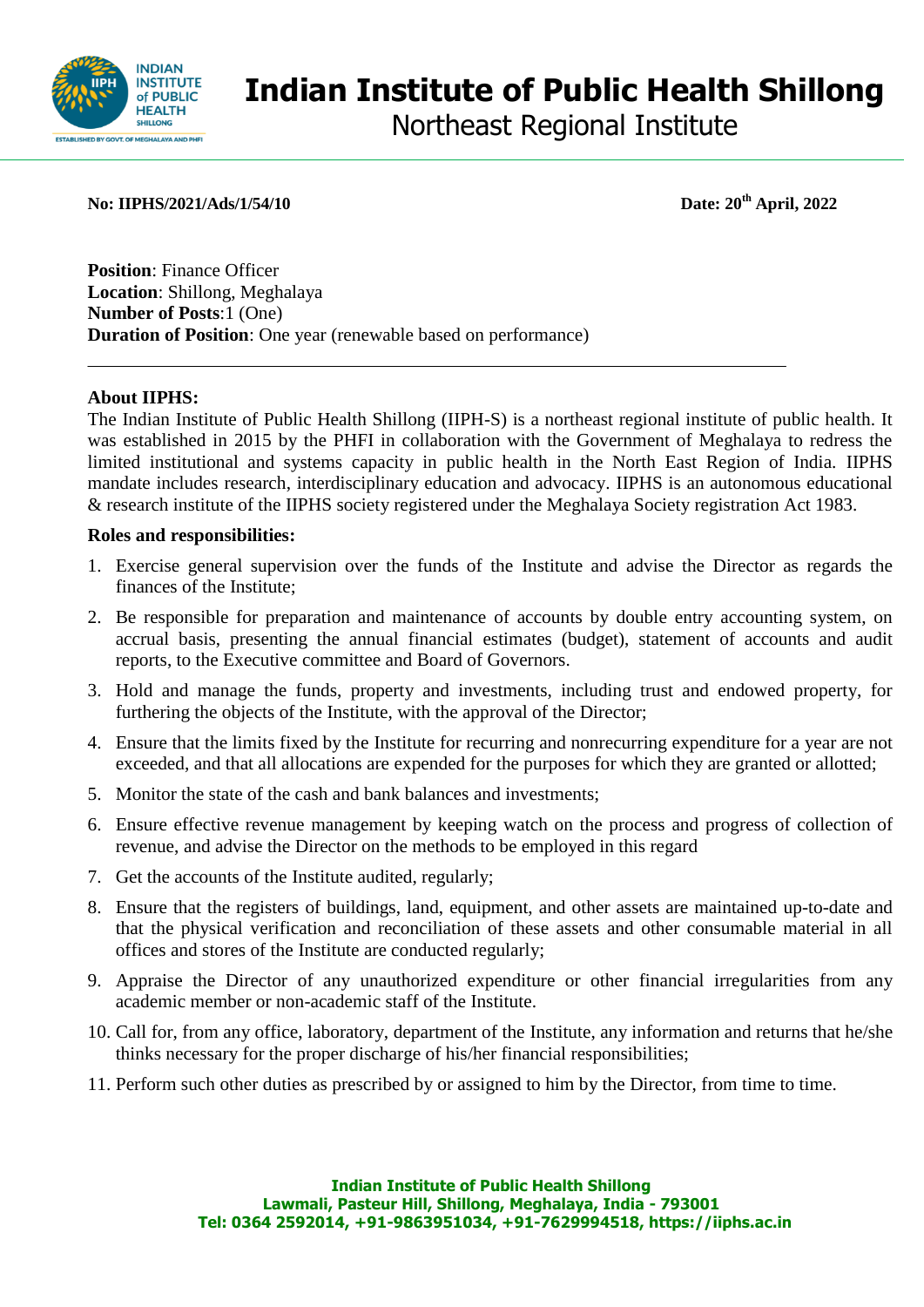

## **Qualification:**

## **Essential :**

Master's Degree in Commerce/ Finance/Management or an equivalent degree.

## **Desirable :**

- 1. Master's Degree in Finance Management with experience in modern financial management techniques like accrual method of accounting or conversant using it in management functions in Education/Research Institutions.
- 2. Charted Accounts or Institute of Cost Accountants of India or Master of Business Administration (Finance).

## **Experience**

- 1. Experience: At least 3-5 years of experience managing accounting systems preferably in autonomous institutions or State Government or Central Government.
- 2. Good working knowledge of rules and regulations of Research and Development institutions relating to accounts or audit, service conditions and related financial matters.
- 3. Experience in research establishment and/or other institution of higher education is desirable.

## **How to apply:**

- 1. Interested candidates may send detailed CV to  $\frac{i}{p}h \cdot \frac{s}{p}$  and  $\frac{e}{m}$  with a cover letter
- 2. Please highlight the Exact Position **'Finance Officer'** in the subject line of your email & cover letter
- 3. Last Date of Receipt of Applications: **20th May, 2022**

## **Your CV should provide the following in a word document, preferably in the following order:**

- 1. Full Name, address and contact details (including email and phone)
- 2. Educational qualifications Diploma/degree/s, year and institute qualified from (please provide full name and address of the institute.)
- 3. Language skills (spoken, written skills), Software skills
- 4. Work experience (position/job title, organization, duration) if none please state NIL
- 5. Research experience and Publications (if any)
- 6. Referees (two persons who you have worked or trained under)
- 7. Any other relevant information